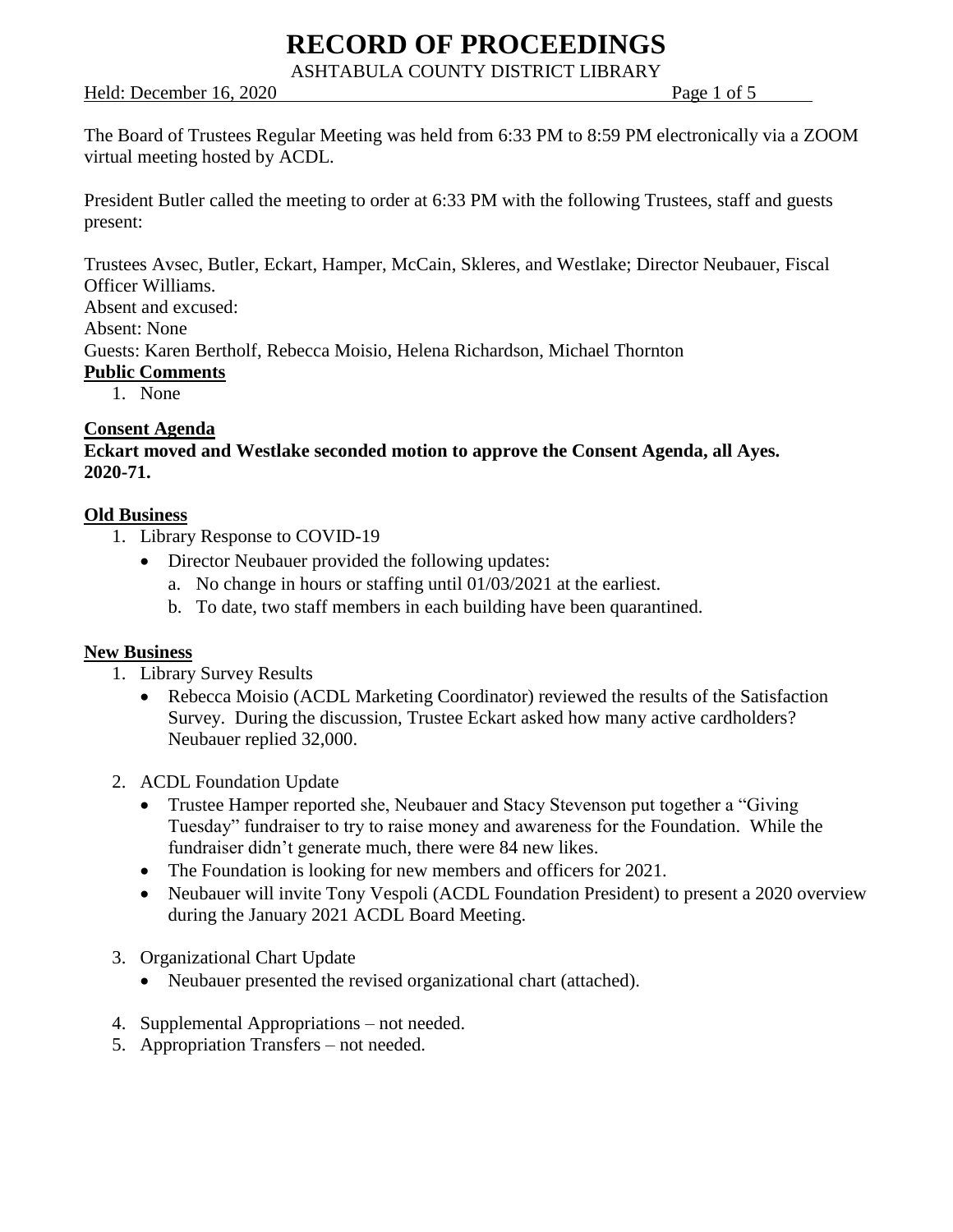ASHTABULA COUNTY DISTRICT LIBRARY

Held: December 16, 2020 Page 2 of 5

## 6. Resolution of 2021 Temporary Appropriations

## **Board of Trustees of Ashtabula County District Library Resolution No. 2020-72**

## **2021 TEMPORARY APPROPRIATIONS**

Susan Avsec moved and Misty Eckart seconded motion to approve 2021 Temporary Appropriations as follows:

| <b>Description</b>          | <b>Account # Range</b>                | <b>Amount</b>  |
|-----------------------------|---------------------------------------|----------------|
| General Fund (Fund 1000):   |                                       |                |
| Revenues                    | 1000-121-0000<br>$-1000 - 999 - 0000$ | \$1,096,343    |
| <b>Salaries</b>             | 1000-100-110-0000 - 1000-100-110-0004 | \$<br>230,618  |
| <b>Benefits</b>             | 1000-100-211-0000 - 1000-100-292-0000 | \$<br>56,072   |
| <b>Services</b>             | 1000-100-311-0016 - 1000-100-390-0028 | \$<br>115,456  |
| Materials                   | 1000-100-411-0028 - 1000-100-416-0000 | \$<br>68,567   |
| Supplies                    | 1000-100-451-0006 - 1000-100-459-0014 | \$<br>13,761   |
| Other                       | 1000-100-519-0000 - 1000-100-590-0000 | \$<br>5,600    |
| Capital Outlay              | 1000-100-720-0000 - 1000-100-790-0000 | \$<br>$\Omega$ |
| <b>Other Financing Uses</b> | 1000-900-910-0000 - 1000-990-990-0000 | \$<br>223,548  |
| <b>Total Expenditures</b>   |                                       | \$<br>713,622  |
| <b>Description</b>          | <b>Account # Range</b>                | Amount         |
| Debt Service (Fund 3001):   |                                       |                |
| Transfers In                | 3001-931-0000                         | \$<br>88,176   |
| <b>Description</b>          | <b>Account # Range</b>                | <b>Amount</b>  |
| Development Fund (4007):    |                                       |                |
| <b>Interest Income</b>      | 4007-701-0000                         | \$<br>281      |
| Transfers In                | 4007-931-0000                         | \$<br>133,257  |
| Expenditures                | 4007-100-710-0000 - 4007-100-790-0000 | \$<br>27,500   |

Upon roll call on the passage of the resolution, the vote was as follows:

| $A$ vsec $-$ Yes | $Butler - Yes$ |
|------------------|----------------|
| Eckart - Yes     | Hamper - Yes   |
| McCain - Yes     | Skleres - Yes  |
| Westlake – Yes   |                |

**The motion passed 7-0. 2020-72.**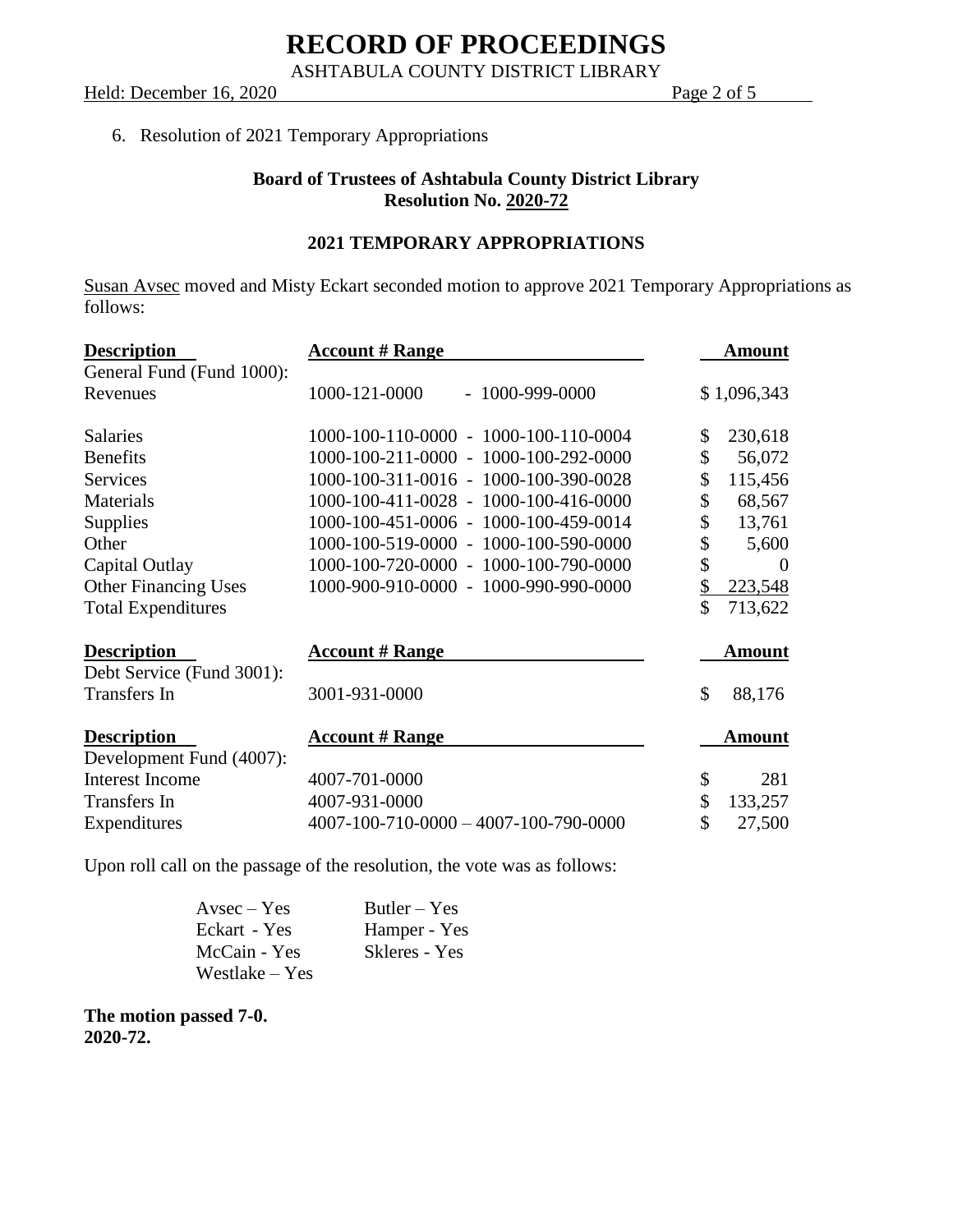## Held: December 16, 2020 Page 3 of 5

## 7. Resolution for Tax Revenue Advance

## **Board of Trustees of the Ashtabula County District Library Resolution No. 2020-73**

## **Resolution for Tax Revenue Advance**

WHEREAS, the Board of Trustees for the Ashtabula County District Library hereby authorizes the Library Fiscal Officer, Edward R. Williams, to request advances as permitted by law for the 2020 tax collections from the County Auditor.

NOW THEREFORE, BE IT RESOLVED at the regular meeting of the Board of Trustees of the Ashtabula County District Library on December 16, 2020 on motion by Trustee Westlake, seconded by Trustee Eckart, authorizing the Ashtabula County District Library Fiscal Officer Edward R. Williams to request advances from the 2020 tax collections as permitted by law.

#### **Upon voice vote, all voted Aye. 2020-73**

- 8. Approval of 2021 Trustee Officers
	- Hamper reported the Nominating Committee recommends the following officers for 2021:

President – Matthew Butler Vice President – Misty Eckart Secretary – Susan Avsec

**Westlake moved and McCain seconded motion to approve the 2021 officers as presented, all voted Aye. 2020-74.**

## 9. 2021 Committee assignments

• President Butler announced that 2021 committee assignments will be the same as 2020.

## **Items Too Late for Agenda**

1. Neubauer recommended the Board approve Public Service Policy PS4.1. **Avsec moved and Eckart seconded motion as presented, all Ayes. 2020-75.**

2. Neubauer recommended the Board approve Personnel Policy PS4.32. **McCain moved and Skleres seconded motion as presented, all Ayes. 2020-76.**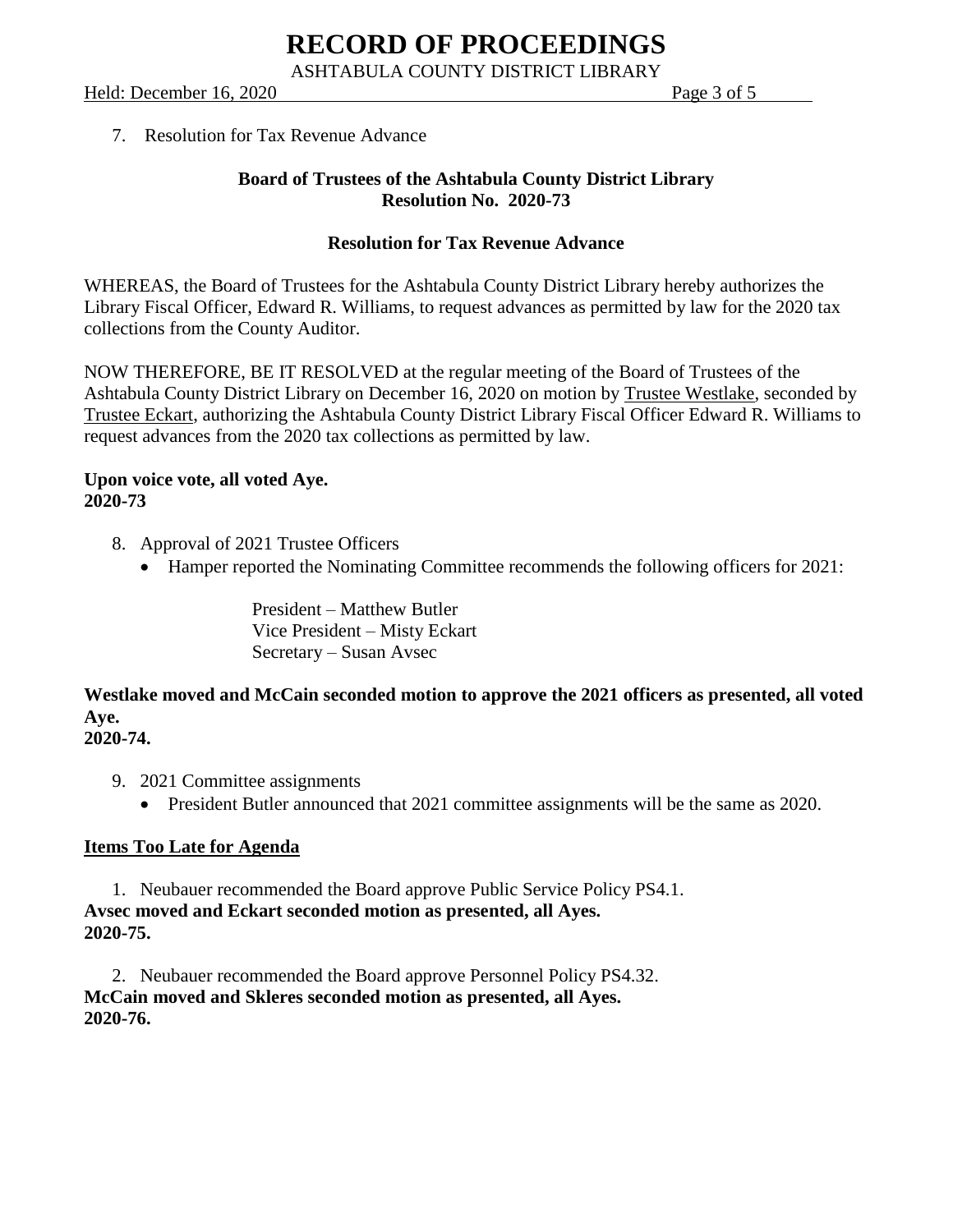# **RECORD OF PROCEEDINGS**

ASHTABULA COUNTY DISTRICT LIBRARY

#### Held: December 16, 2020 Page 4 of 5

3. Neubauer recommended the Board authorize the Director to enter into a 2-year agreement with Verizon Wireless for the provision of Hot Spots.

## **McCain moved and Westlake seconded motion as presented. Upon roll call all voted Aye. 2020-77.**

4. Williams recommended the Board approve the addition of the following expenditure accounts and amounts:

| 2801-100-211-0000 | <b>OPERS</b> System | \$1,991.60 |
|-------------------|---------------------|------------|
| 2801-100-213-0000 | Medicare            | \$2,350.00 |

## **Westlake moved and Eckart seconded motion as presented. Upon roll call all voted Aye. 2020-78.**

5. Williams recommended the Board approve the following appropriation transfers:

| 2801-100-110-0000 Salaries          |                                                                |    | \$14,225.71   |
|-------------------------------------|----------------------------------------------------------------|----|---------------|
| 2801-100-211-0000                   | <b>OPERS</b>                                                   |    | \$1,991.60    |
| 2801-100-213-0000                   | Medicare                                                       | £. | 206.27        |
| 2801-100-291-0000                   | Unemployment                                                   |    | (\$12,109.08) |
| 2801-100-331-0000                   | Main & Repair $-$ Facilities                                   |    | (\$2,184.73)  |
| 2801-100-414-0000 Verizon Hot Spots |                                                                | (S | 260.12)       |
|                                     | Eckart moved and Avsec seconded motion as presented, all Ayes. |    |               |
|                                     |                                                                |    |               |

**2020-79.**

6. The February retreat will be held on 2/13/21 at 9:00 AM. Major topics to be discussed will include Branch Manager 2020 Year-in-Review accomplishments, levy planning, and Permanent Appropriations.

## **Skleres moved and McCain seconded motion to enter into Executive Session at 7:54 PM to discuss employee contracts and compensation (7.51). Upon roll call, all voted Aye. 2020-80.**

The Board returned from Executive Session at 8:48 PM.

- 7. Fiscal Officer Contract
	- The Operations/Personnel Committee recommends renew the Fiscal Officer's contract for 2021 as follows:
		- a. The change in salary or scheduled hours;
		- b. A \$950.00 performance bonus, payable upon request during the term of the contract;
		- c. A \$5,000.00 "extra mile award", payable during the term of the contract;
		- d. ACDL will pay the Fiscal Officer's OLC dues; and
		- e. All other items included in the Fiscal Officer's contract are continued in 2021.